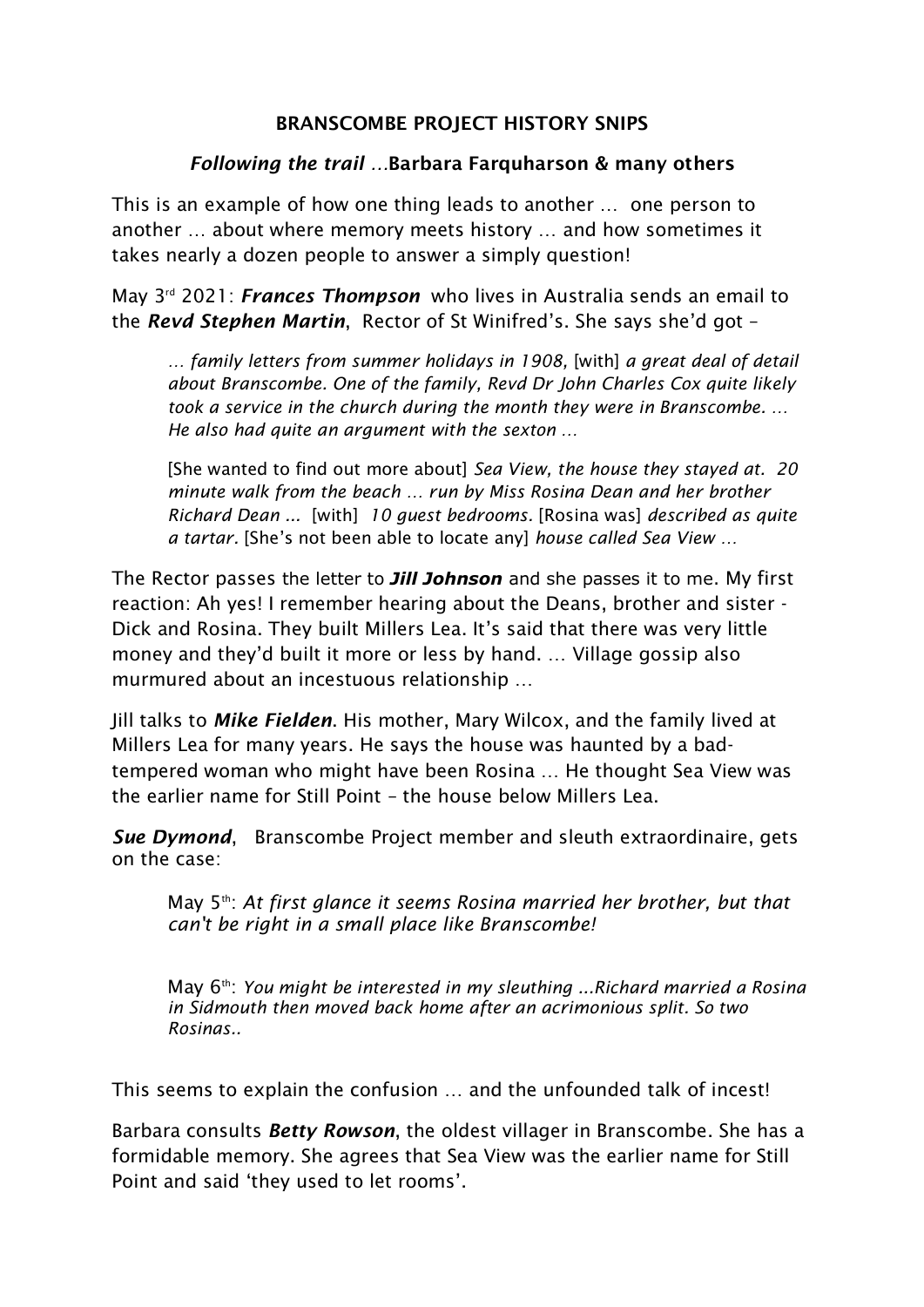May 7<sup>th</sup>: Barbara reports to Sue Dymond:

*Betty has rethought things, and is now sure that Still Point was called Seaward. The close opposite is, even today, called Seaward Close …*

*She thinks that the house next to Millers Lea, now called Cobblers, used to be called Sea View.*

*But he lady from Australia said that it had ten bedrooms – Betty says it only has five …* 

May 11<sup>th</sup>: Sue Dymond has checked the Census returns and the details mount up:

*1851 (census); the Dean family live in a house at Church. There's Enoch the father (24), Harriett his wife (25), Richard the son (2) and Reuben who was a baby. … Enoch was a cordwainer* [cobbler] *and Harriett a dressmaker.*

*1861: the family are living at Castle and the wife is now a lace dealer. More children have been born … George (7), Angelina (5) and Harriett (1).*

*1871: Enoch is now a pork butcher and grocer and they live in a grocer's shop. Several more children have been born – Sarah Jean (8), Edward (7) and Rosina (3).* 

*1881: Enoch has gone back to being a shoemaker; Harriett a lace manufacturer. Their address is Sea View Cottage, which is positioned between Bank and New Castle on the Census return.*

*1891: Enoch, still a shoemaker is living with his wife Harriett and daughter Rosina in two houses next door to each other They 're both called Sea View* 

*1911: Enoch 's died and his widow is now a Lodging Housekeeper at Sea View. She's 84. Rosina's still there, and so is her brother Richard. .... The house is said to have ten rooms. In March 1912 Harriett dies at Sea View, and in October the house is auctioned off at the Masons Arms.*

Looking at the Kelly's trade directory, Sue found that:

*Harriett 's already letting apartments at Sea View in 1906. By 1910 the apartments are in the name of Rosine. By 1919 Rosina's at Millers Lea … and by 1939 she's running Millers Lea as a boarding house under her married name of Light.*

So what does this add up to? –

*.*

1, In the nineteenth century Census returns Sea View lies between Bank and New Castle. Since Millers Lea didn't exist this locates it where 'Cobblers' is today.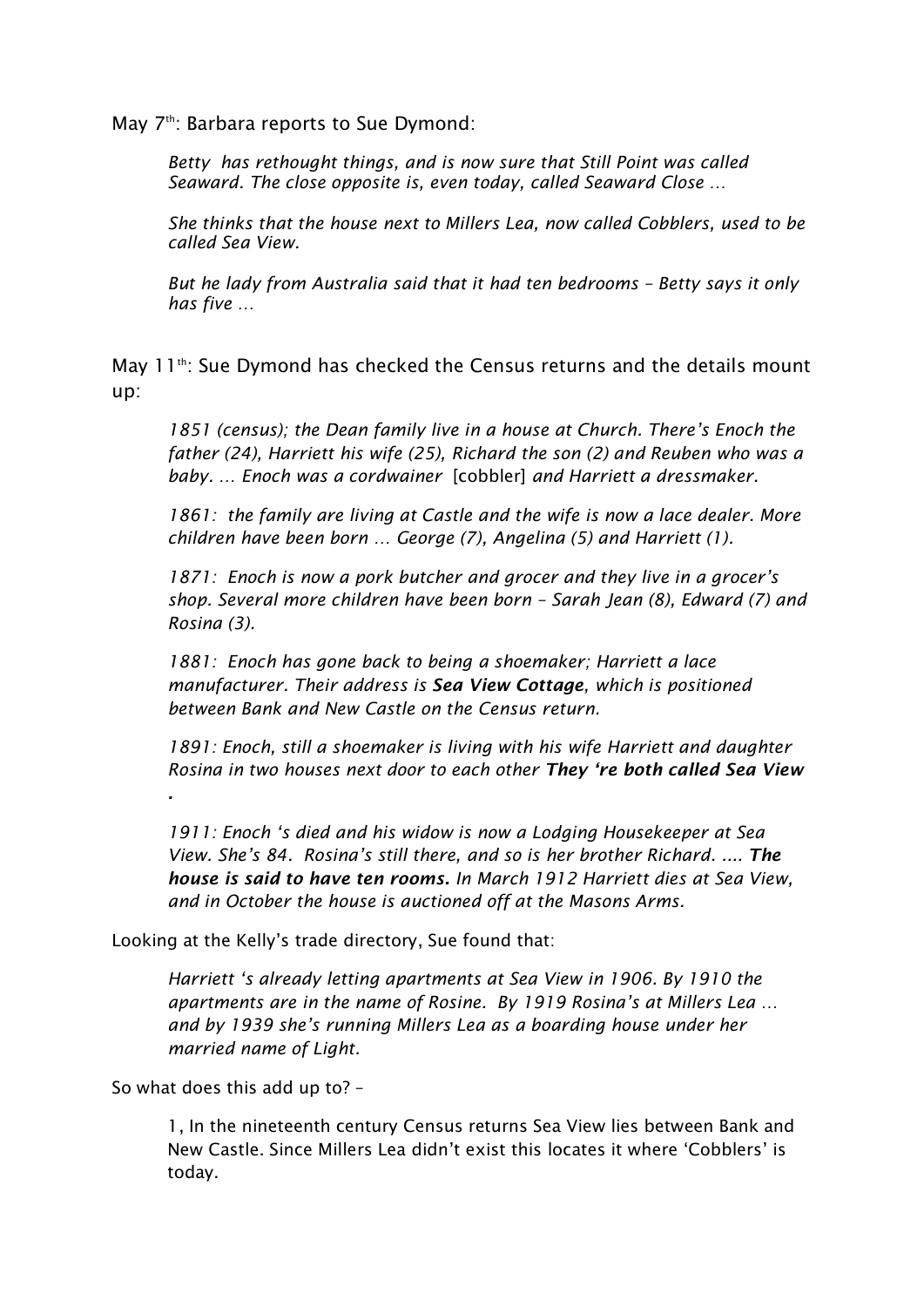2. In 1891 the name Sea View is given to two adjoining cottages and between them they have ten bedrooms. It is still listed as having ten bedrooms in 1911. This tallies with the Rev. John Cox's 1908 description.



*Joan Doern* went through the postcard collection.

*This one shows Sea View before Millers Lea was built.* 



*This one shows Millers Lea to the west of Sea View.*

Research – at least our research – frequently takes off in different directions. So having located Sea View, we followed the fortunes of Dick and Rosina. Here's Sue at work again:

*Richard Bartlett Dean was twenty years older than Rosina. He joined the navy when he was eighteen years old in 1866 and retired in 1883 on a pension.* 

*He married Rosina Daniell of Sidmouth in December 1882. The marriage was not a success – he seems to have been something of a drunkard and a*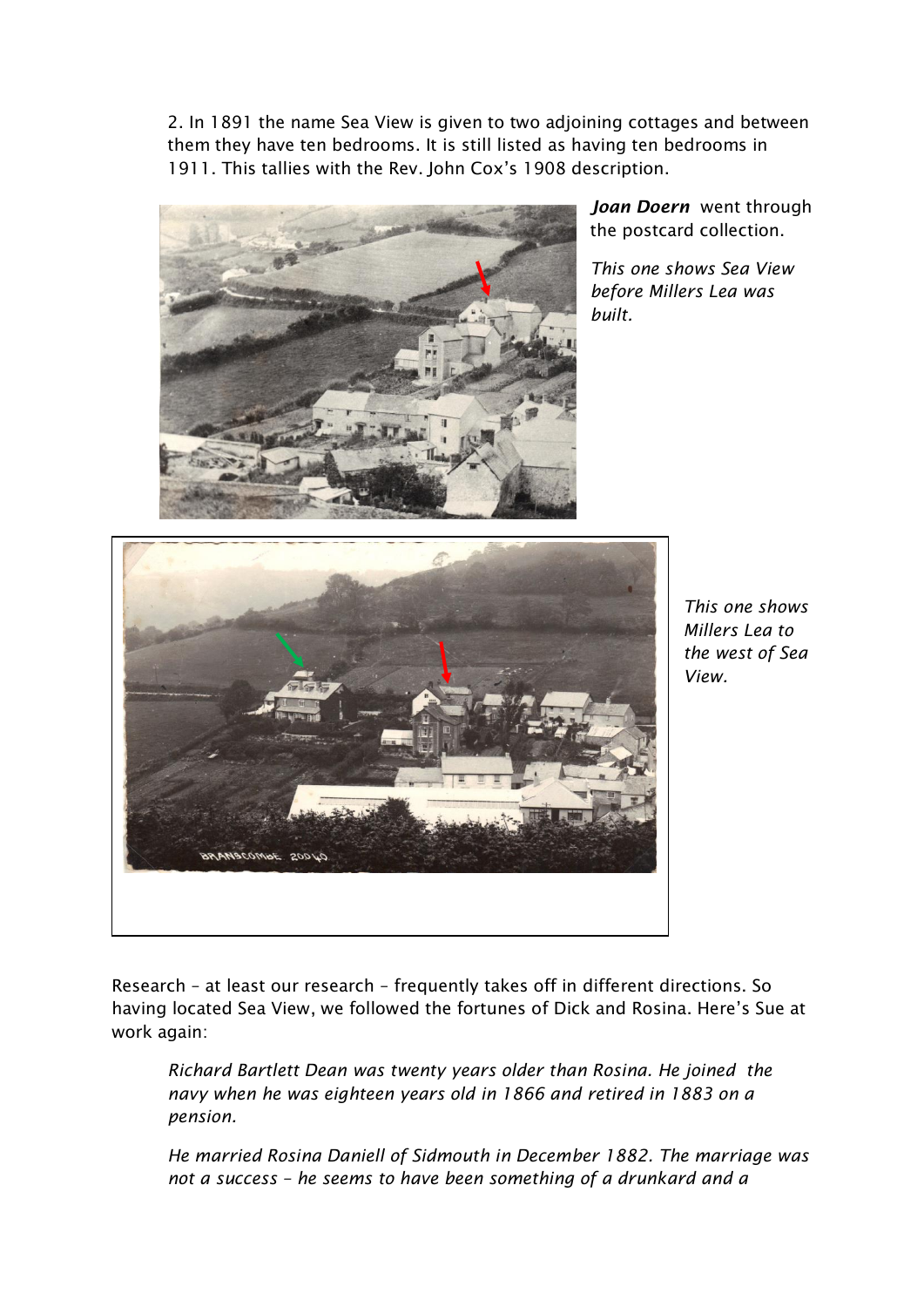*brawler and already in '82 was up before court after an argument and fight had ensued between thirteen people, including his mother and father.* 

*By 1890 there's a deed of separation and Richard is paying Rosina £13 a year. But by 1894 he reckons she's committing adultery with Samuel Cudmore. He tries to get a divorce, but fails. Up before the court in 1899 He says he can't work because of his health, that he now lives in Branscombe, and that he'd bought a house in London but sold it in 1887. "He afterwards bought a house in Branscombe for £150 but sold it for £12 to his sister as it was heavily mortgaged.' (Western Times 5 May 1899).* 

It seems likely that the house he bought in Branscombe and then sold to Rosina was the one alongside Sea View. This might explain why both houses were called Sea View. Things went from bad to worse and in 1901 Richard is up before the Official Receiver in Exeter to meet his creditors. He died at Millers Lea in September 1923, aged 75.

And Rosina? Well, somewhat surprisingly, she got married in 1938 at the age of seventy-one to Claude Light who is twenty years younger. It was a curious marriage - Claude lived in an outhouses whilst Rosina presided over the guest house. Opinions about Rosina varied. According to *Betty* –

*She was not a bad-tempered woman. She was nice, and she used to let the let the village men come by for a drink after work. Betty's father used to pop in sometimes – her mother thought he ought to come on home and not spend his money …*

Betty says Claude was a bit simple. His family came from the New Forest; he may have visited Branscombe as a young man when his sister Eva married Bertram Dean who lived at Culverwell. Bertram and Eva and their two small children, Betram Vere and Elizabeth Millvina, set off in 1912 to America on the *Titanic.* Bertram went down with the ship, but Eva and the children were saved. When, over ninety years later, little Millvina, the youngest survivor, was interviewed by *Christina Squire* , she said –

*Some of her fondest memories were about her childhood holiday's staying with her Aunty in Millers Lea.* 

We thought we were nearing the end of the trail when Barbara was rung up by *Ann Barnes.* She's ninety years old but still vividly remembers being evacuated in 1939 with her baby sister and her gran. They were first lodged with – yes – Rosina Light at Millers Lea!

*She was very fussy - once you'd come down for breakfast, you weren't allowed upstairs. Rosina wanted to train her to be a house-maid, but her father was angry about this – as a free mason he wanted her to do better – like working in an office.*